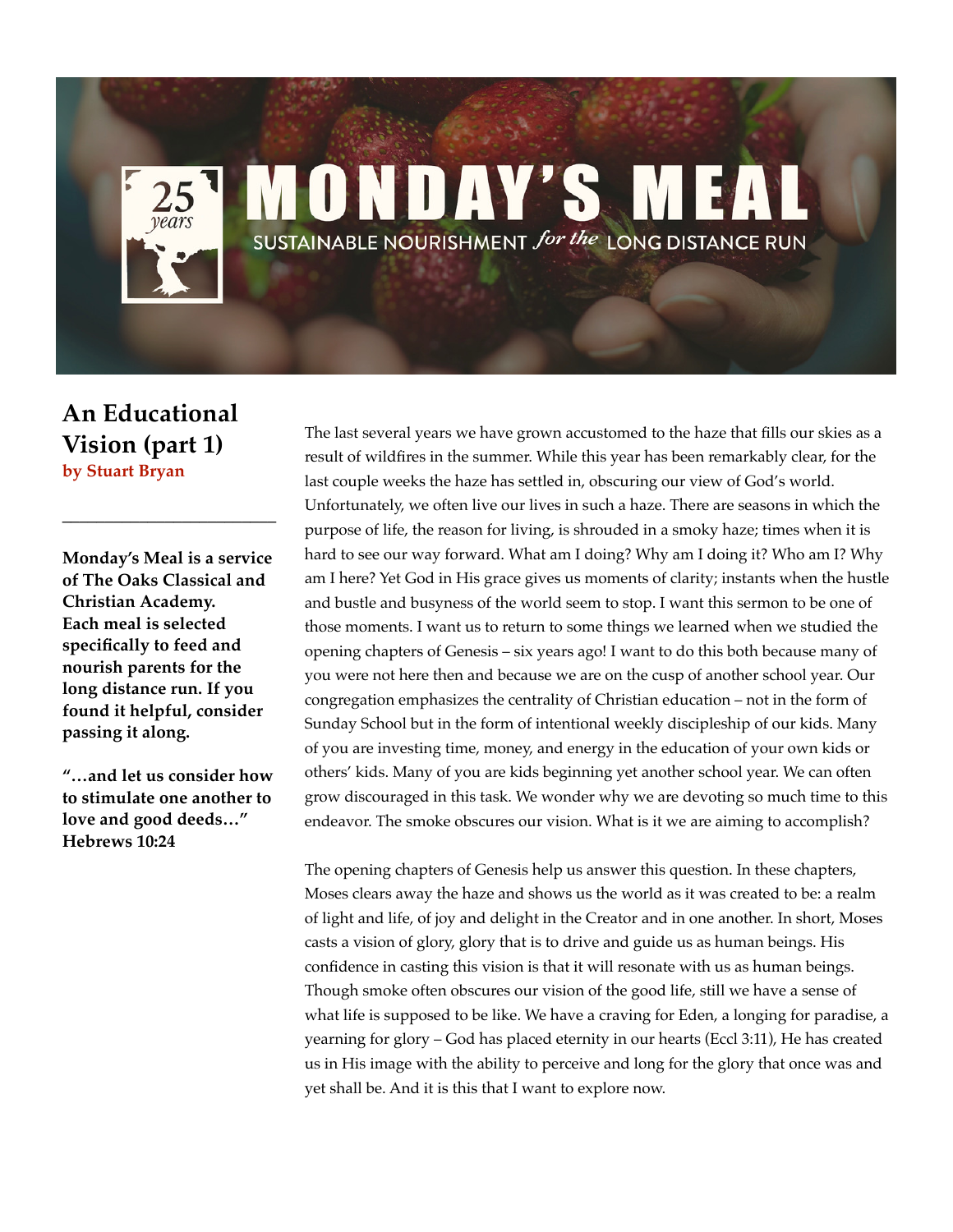We begin with Moses' declaration that mankind was made in the image and likeness of God. *26Then God said, "Let Us make man in Our image, according to Our likeness; let them have dominion over the fish of the sea, over the birds of the air, and over the cattle, over all the earth and over every creeping thing that creeps on the earth." 27So God created man in His own image; in the image of God He created him; male and female He created them.* 

God created us in His own image. Genesis 2 enables us to understand more fully what it means that we were made in God's image. The text alludes to some of our character traits that cause us to long for glory and enable us, by the grace of God, to embrace it when we see it.

**Mind**: First, God has created us rational creatures. We are not merely material creatures. We possess both flesh and spirit, body and soul. "And the Lord God formed man of the dust of the ground, and breathed into his nostrils the breath of life; and man became a living being" (2:7). Moses reminds us that we are different than the animals. We did not evolve from some common soup as Darwin would have it, but were uniquely crafted in God's own image. Every human being has a soul not merely a body; a mind not merely a brain; there is a "me" that includes both body and soul. Consequently, we can think, reason, evaluate, and weigh evidence. We can identify those plants that are "good for food" (2:9); we can map the world and assess its resources (2:10-14); we can categorize the creatures of the earth (2:19-20); we can recognize differences (20). In other words, God gave us minds; we are rational creatures.

**Conscience**: Second, God has created us moral creatures. Not only have we been created with minds, we have also been created with consciences – with the ability to distinguish between right and wrong, between good and evil. As human beings we are responsible for our actions. Note that when God places the man in the garden, He gives him a calling, a duty, a task (15 - to tend and keep/guard the garden) and forbids him from eating of the tree of the knowledge of good and evil (16-17). Both actions reveal that God created man to distinguish between good and evil; to obey God and listen to His Word is good, is life and peace, whereas to eat of the forbidden fruit, to disobey the voice of the Lord, is death. We have a conscience and hence we know what it is to be ashamed or not (2:25). Again, we are not merely animals; nor are we just chemical reactions, nor bags of protoplasm, nor victims of our circumstances. We are moral agents, shapers of history, and changers of events. God gave us consciences; we are moral creatures.

**Imagination**: Finally, God has created us aesthetic creatures. Not only can I think, not only can I make moral choices, I can also dream and imagine. When God created the garden, it was not merely a utilitarian haven, a place of food. He also created it as a place of beauty and gave us the ability to perceive that beauty. He endowed us with an aesthetic awareness, with imagination. Note v. 9 - God made every tree grow that is pleasant to the sight and good for food. God created us with an appreciation of beauty. Further, He created us with the ability to recognize what is not beautiful. Note that after God had judged that the man alone was not good and had paraded various animals before Adam, Adam perceived that something was not right (2:20). Adam could imagine something lovely and beautiful and he knew these animals didn't fit the bill. But then God fashions the woman and brings her to Adam and suddenly we see Adam's imagination at work – his poetic soul – "This is now bone of my bones and flesh of my flesh; she shall be called Woman, because she was taken out of Man" (2:23). Adam speaks not just words, not just factual data, but poetry, song. In other words, God gave us imaginations; we are aesthetic creatures.

So notice that to be made in the image of God is to have a mind, a conscience, and an imagination. So why did God give us these things? The answer, in part, is that these traits enable us to understand and apprehend God Himself and the eternal realities that exist in Him and in the world He has made. Our minds, consciences, and imaginations are receptors